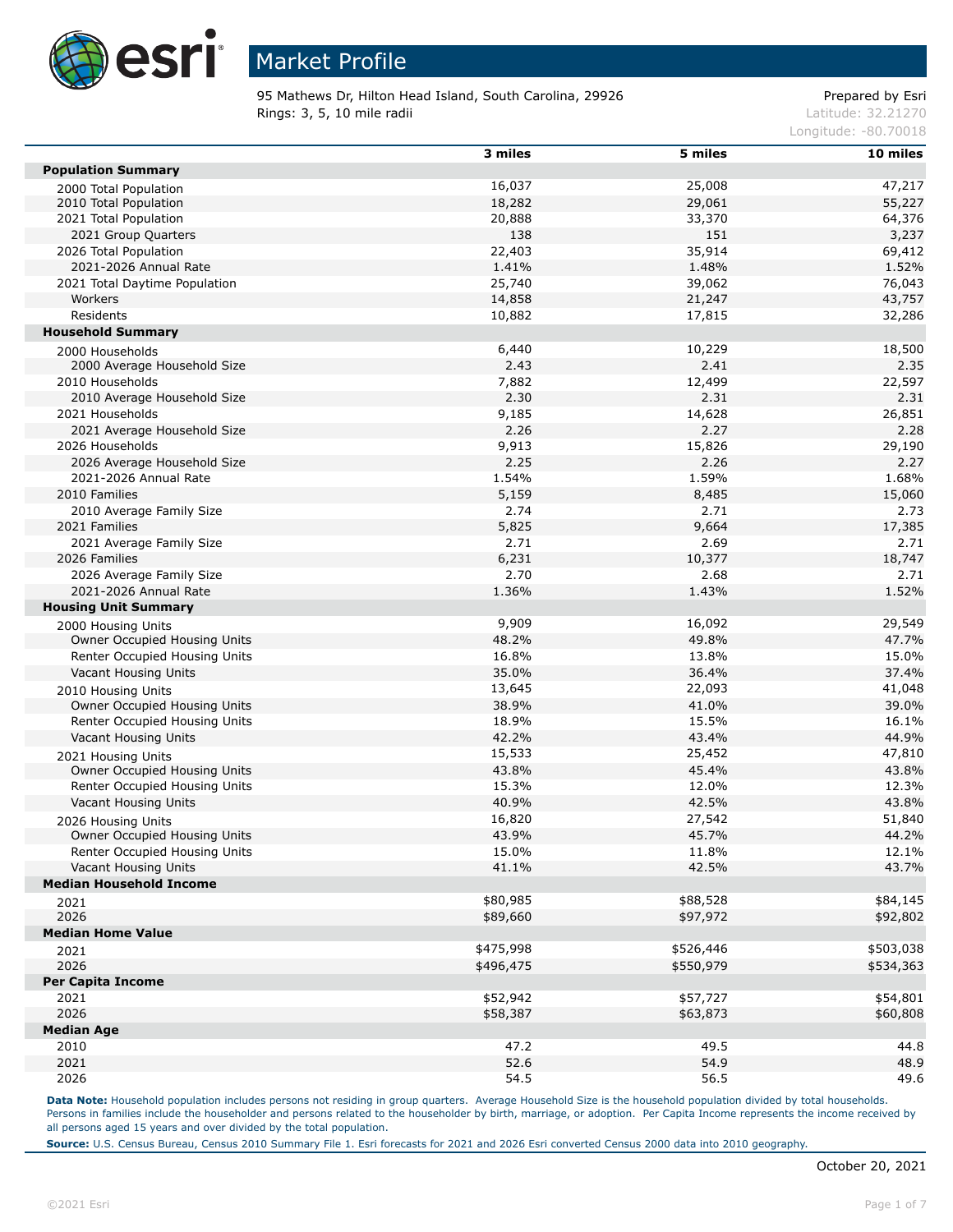

95 Mathews Dr, Hilton Head Island, South Carolina, 29926 Prepared by Esri **Rings: 3, 5, 10 mile radii** Latitude: 32.21270

Longitude: -80.70018

|                                            | 3 miles   | 5 miles   | 10 miles  |
|--------------------------------------------|-----------|-----------|-----------|
| 2021 Households by Income                  |           |           |           |
| Household Income Base                      | 9,185     | 14,628    | 26,851    |
| $<$ \$15,000                               | 6.8%      | 6.5%      | 6.0%      |
| $$15,000 - $24,999$                        | 6.1%      | 5.7%      | 5.5%      |
| \$25,000 - \$34,999                        | 8.2%      | 7.8%      | 8.2%      |
| \$35,000 - \$49,999                        | 11.1%     | 9.4%      | 10.8%     |
| \$50,000 - \$74,999                        | 14.6%     | 13.5%     | 14.2%     |
| \$75,000 - \$99,999                        | 11.1%     | 11.7%     | 12.3%     |
| $$100,000 - $149,999$                      | 16.8%     | 16.3%     | 15.0%     |
| \$150,000 - \$199,999                      | 10.7%     | 11.2%     | 9.7%      |
| $$200,000+$                                | 14.6%     | 17.9%     | 18.2%     |
| Average Household Income                   | \$120,899 | \$131,845 | \$130,137 |
| 2026 Households by Income                  |           |           |           |
| Household Income Base                      | 9,913     | 15,826    | 29,190    |
| $<$ \$15,000                               | 5.9%      | 5.5%      | 5.1%      |
| $$15,000 - $24,999$                        | 5.0%      | 4.6%      | 4.5%      |
| \$25,000 - \$34,999                        | 7.0%      | 6.6%      | 7.0%      |
| \$35,000 - \$49,999                        | 10.1%     | 8.7%      | 10.0%     |
| \$50,000 - \$74,999                        | 14.3%     | 13.2%     | 13.7%     |
| \$75,000 - \$99,999                        | 11.8%     | 12.1%     | 12.7%     |
| \$100,000 - \$149,999                      | 18.0%     | 17.1%     | 16.1%     |
| $$150,000 - $199,999$                      | 12.3%     | 12.8%     | 11.2%     |
| $$200,000+$                                | 15.5%     | 19.3%     | 19.8%     |
| Average Household Income                   |           | \$145,132 |           |
|                                            | \$132,597 |           | \$143,527 |
| 2021 Owner Occupied Housing Units by Value |           |           |           |
| Total                                      | 6,811     | 11,566    | 20,953    |
| $<$ \$50,000                               | 0.9%      | 0.9%      | 1.0%      |
| \$50,000 - \$99,999                        | 2.3%      | 1.6%      | 1.2%      |
| $$100,000 - $149,999$                      | 1.7%      | 1.4%      | 1.5%      |
| \$150,000 - \$199,999                      | 3.8%      | 2.9%      | 3.7%      |
| \$200,000 - \$249,999                      | 3.9%      | 3.5%      | 5.6%      |
| \$250,000 - \$299,999                      | 6.0%      | 5.6%      | 6.5%      |
| \$300,000 - \$399,999                      | 18.7%     | 15.8%     | 16.4%     |
| \$400,000 - \$499,999                      | 16.5%     | 14.9%     | 13.8%     |
| \$500,000 - \$749,999                      | 32.5%     | 31.5%     | 27.7%     |
| \$750,000 - \$999,999                      | 8.7%      | 11.4%     | 11.0%     |
| $$1,000,000 - $1,499,999$                  | 2.2%      | 5.5%      | 6.2%      |
| \$1,500,000 - \$1,999,999                  | 1.0%      | 1.9%      | 2.4%      |
| $$2,000,000 +$                             | 1.6%      | 2.9%      | 3.0%      |
| Average Home Value                         | \$537,370 | \$619,093 | \$616,473 |
| 2026 Owner Occupied Housing Units by Value |           |           |           |
| Total                                      | 7,390     | 12,580    | 22,936    |
| $<$ \$50,000                               | 0.2%      | 0.2%      | 0.2%      |
| \$50,000 - \$99,999                        | 0.9%      | 0.5%      | 0.4%      |
| $$100,000 - $149,999$                      | 0.7%      | 0.5%      | 0.6%      |
| \$150,000 - \$199,999                      | 2.4%      | 1.7%      | 2.2%      |
| \$200,000 - \$249,999                      | 3.2%      | 2.8%      | 4.6%      |
| \$250,000 - \$299,999                      | 5.9%      | 5.3%      | 6.2%      |
| \$300,000 - \$399,999                      | 20.7%     | 16.9%     | 17.7%     |
| \$400,000 - \$499,999                      | 16.5%     | 14.9%     | 13.8%     |
| \$500,000 - \$749,999                      | 35.6%     | 34.7%     | 30.7%     |
| \$750,000 - \$999,999                      | 9.2%      | 12.2%     | 11.8%     |
| \$1,000,000 - \$1,499,999                  | 2.1%      | 5.4%      | 6.1%      |
| \$1,500,000 - \$1,999,999                  | 1.0%      | 2.0%      | 2.5%      |
| $$2,000,000 +$                             | 1.5%      | 2.9%      | 3.0%      |
| Average Home Value                         | \$557,124 | \$640,434 | \$641,066 |

**Data Note:** Income represents the preceding year, expressed in current dollars. Household income includes wage and salary earnings, interest dividends, net rents, pensions, SSI and welfare payments, child support, and alimony.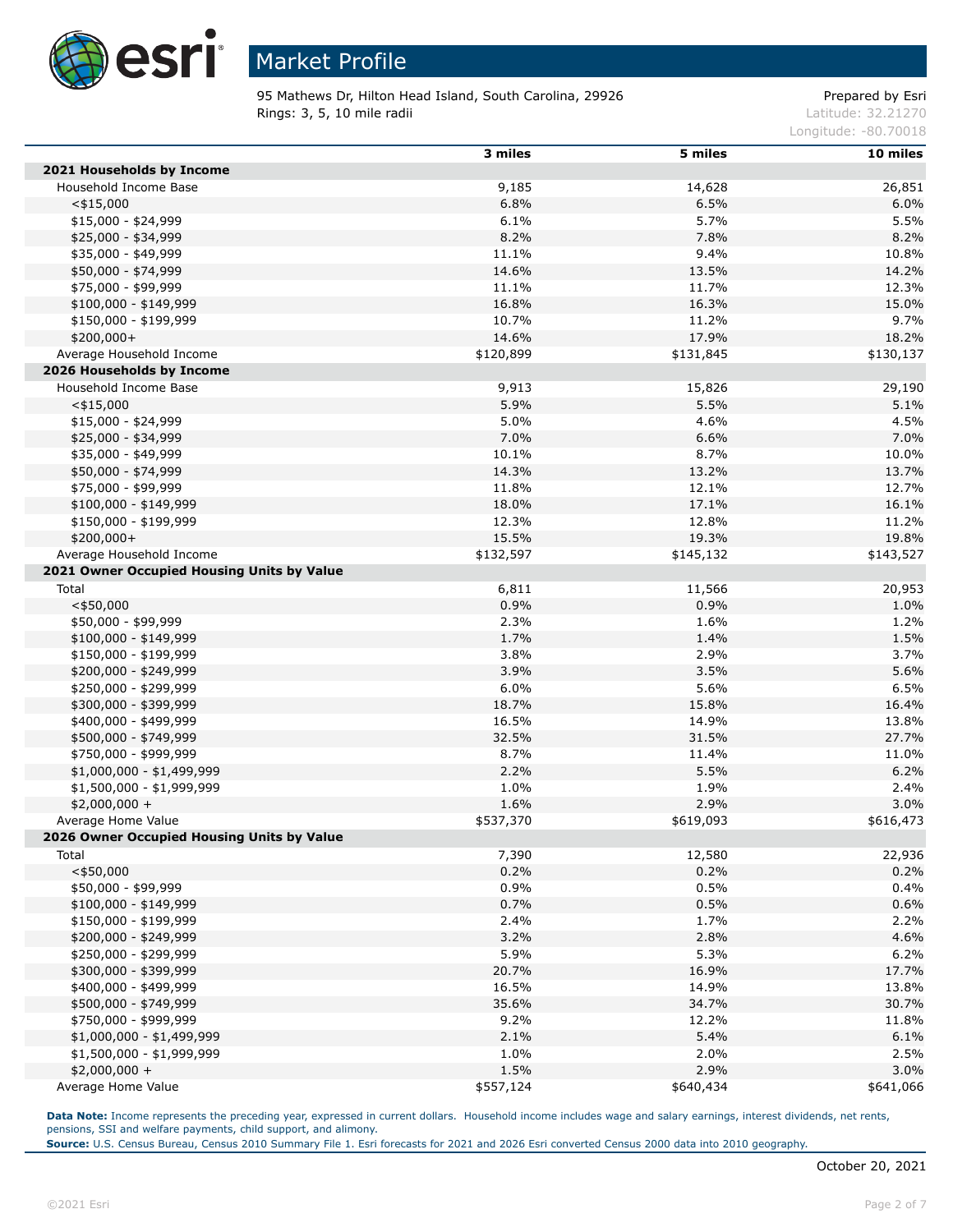

95 Mathews Dr, Hilton Head Island, South Carolina, 29926 Prepared by Esri **Rings: 3, 5, 10 mile radii**  $\blacksquare$  **Rings: 3, 5, 10 mile radii**  $\blacksquare$ 

Longitude: -80.70018

|                               | 3 miles | 5 miles | 10 miles |
|-------------------------------|---------|---------|----------|
| 2010 Population by Age        |         |         |          |
| Total                         | 18,280  | 29,059  | 55,226   |
| $0 - 4$                       | 5.2%    | 4.9%    | 5.3%     |
| $5 - 9$                       | 5.3%    | 5.1%    | 5.0%     |
| $10 - 14$                     | 5.1%    | 4.8%    | 4.5%     |
| $15 - 24$                     | 9.8%    | 9.3%    | 13.6%    |
| $25 - 34$                     | 10.7%   | 9.8%    | 11.3%    |
| $35 - 44$                     | 11.2%   | 10.7%   | 10.6%    |
| $45 - 54$                     | 12.3%   | 12.2%   | 11.5%    |
| $55 - 64$                     | 14.6%   | 16.1%   | 14.3%    |
| $65 - 74$                     | 13.5%   | 14.8%   | 13.5%    |
| $75 - 84$                     | 8.2%    | 8.7%    | 7.4%     |
| $85 +$                        | 4.2%    | 3.6%    | 3.0%     |
| $18 +$                        | 81.0%   | 82.0%   | 82.4%    |
| 2021 Population by Age        |         |         |          |
| Total                         | 20,886  | 33,372  | 64,375   |
| $0 - 4$                       | 4.4%    | 4.1%    | 4.5%     |
| $5 - 9$                       | 4.6%    | 4.4%    | 4.6%     |
| $10 - 14$                     | 4.5%    | 4.4%    | 4.5%     |
| $15 - 24$                     | 9.7%    | 8.7%    | 12.4%    |
| $25 - 34$                     | 10.2%   | 9.4%    | 10.8%    |
| $35 - 44$                     | 9.0%    | 8.8%    | 9.7%     |
| $45 - 54$                     | 10.3%   | 10.1%   | 9.7%     |
| $55 - 64$                     | 15.5%   | 15.7%   | 13.6%    |
| $65 - 74$                     | 18.4%   | 20.1%   | 17.3%    |
| 75 - 84                       | 9.3%    | 10.1%   | 9.5%     |
| $85 +$                        | 4.1%    | 4.0%    | 3.6%     |
| $18 +$                        | 83.5%   | 84.2%   | 83.9%    |
| 2026 Population by Age        |         |         |          |
| Total                         | 22,404  | 35,913  | 69,412   |
| $0 - 4$                       | 4.5%    | 4.1%    | 4.6%     |
| $5 - 9$                       | 4.4%    | 4.3%    | 4.5%     |
| $10 - 14$                     | 4.2%    | 4.2%    | 4.4%     |
| $15 - 24$                     | 9.2%    | 8.4%    | 12.1%    |
| $25 - 34$                     | 10.7%   | 9.5%    | 10.5%    |
| $35 - 44$                     | 8.6%    | 8.7%    | 9.7%     |
| $45 - 54$                     | 9.0%    | 9.1%    | 8.9%     |
| $55 - 64$                     | 14.6%   | 14.4%   | 12.4%    |
| $65 - 74$                     | 19.0%   | 20.2%   | 16.7%    |
| 75 - 84                       | 11.8%   | 13.1%   | 12.1%    |
| $85 +$                        | 4.1%    | 4.1%    | 3.9%     |
| $18 +$                        | 84.2%   | 84.8%   | 83.9%    |
| <b>2010 Population by Sex</b> |         |         |          |
| Males                         | 8,958   | 14,278  | 28,208   |
| Females                       | 9,324   | 14,783  | 27,019   |
| 2021 Population by Sex        |         |         |          |
| Males                         | 10,321  | 16,549  | 32,958   |
| Females                       | 10,567  | 16,822  | 31,418   |
| 2026 Population by Sex        |         |         |          |
| Males                         | 11,080  | 17,851  | 35,407   |
| Females                       | 11,323  | 18,063  | 34,006   |
|                               |         |         |          |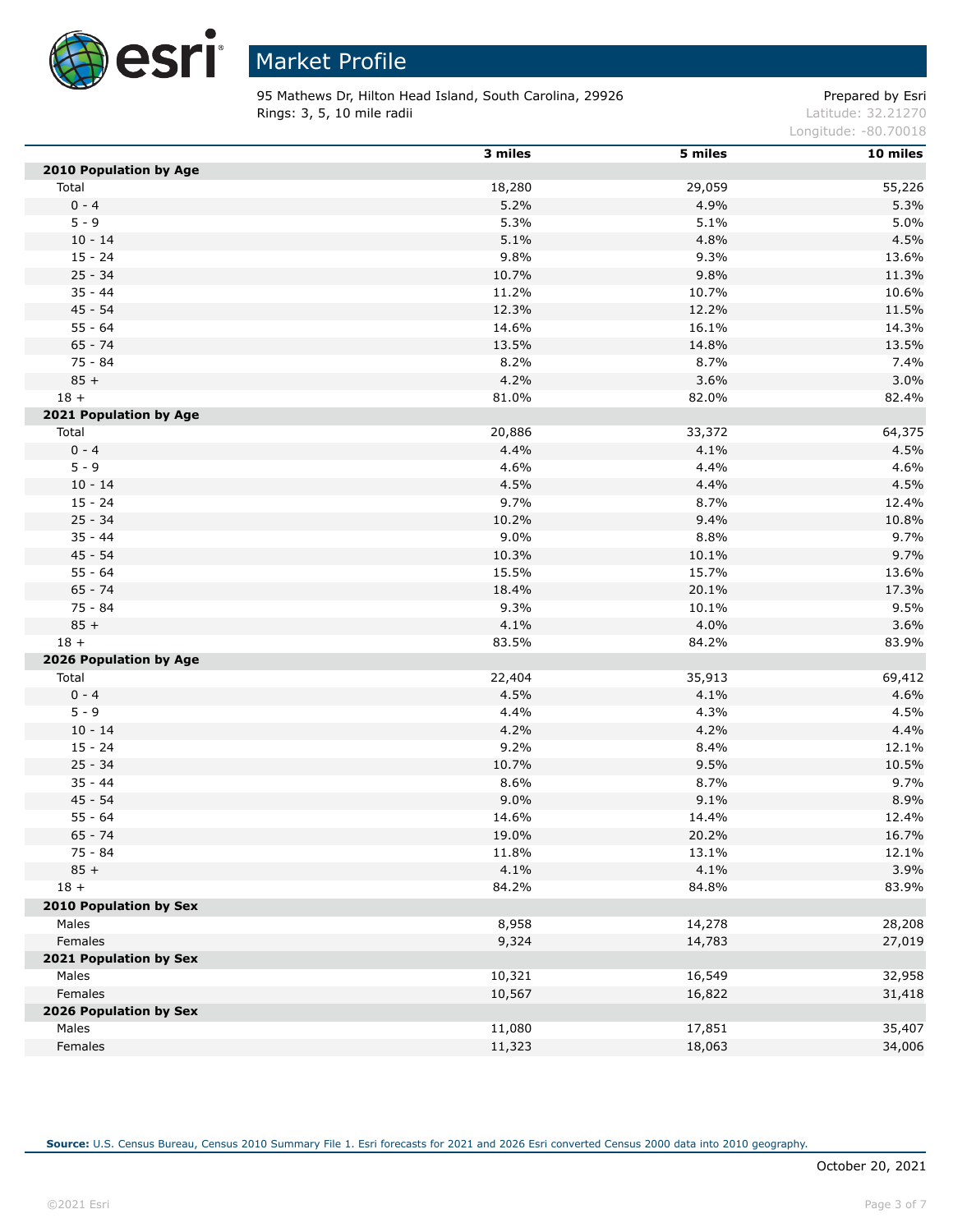

95 Mathews Dr, Hilton Head Island, South Carolina, 29926 Prepared by Esri **Rings: 3, 5, 10 mile radii**  $\blacksquare$  **Rings: 3, 5, 10 mile radii**  $\blacksquare$ 

Longitude: -80.70018

|                                                    | 3 miles | 5 miles | 10 miles |
|----------------------------------------------------|---------|---------|----------|
| 2010 Population by Race/Ethnicity                  |         |         |          |
| Total                                              | 18,283  | 29,061  | 55,227   |
| White Alone                                        | 78.5%   | 80.0%   | 80.6%    |
| <b>Black Alone</b>                                 | 9.1%    | 8.9%    | 8.5%     |
| American Indian Alone                              | 0.1%    | 0.1%    | 0.2%     |
| Asian Alone                                        | 1.0%    | 0.9%    | 1.0%     |
| Pacific Islander Alone                             | 0.1%    | 0.1%    | 0.1%     |
| Some Other Race Alone                              | 9.7%    | 8.6%    | 7.9%     |
| Two or More Races                                  | 1.5%    | 1.3%    | 1.7%     |
| Hispanic Origin                                    | 19.4%   | 17.2%   | 17.3%    |
| Diversity Index                                    | 57.0    | 53.6    | 53.1     |
| 2021 Population by Race/Ethnicity                  |         |         |          |
| Total                                              | 20,888  | 33,371  | 64,377   |
| White Alone                                        | 80.0%   | 81.5%   | 82.0%    |
| <b>Black Alone</b>                                 | 8.1%    | 7.9%    | 7.5%     |
| American Indian Alone                              | 0.1%    | 0.1%    | 0.2%     |
| Asian Alone                                        | 1.2%    | 1.0%    | 1.2%     |
| Pacific Islander Alone                             | 0.1%    | 0.1%    | 0.1%     |
| Some Other Race Alone                              | 8.9%    | 7.9%    | 7.2%     |
| Two or More Races                                  | 1.6%    | 1.4%    | 1.8%     |
| Hispanic Origin                                    | 17.7%   | 15.6%   | 15.4%    |
| Diversity Index                                    | 54.2    | 50.6    | 49.8     |
| 2026 Population by Race/Ethnicity                  |         |         |          |
| Total                                              | 22,403  | 35,913  | 69,411   |
| White Alone                                        | 80.1%   | 81.6%   | 82.1%    |
| <b>Black Alone</b>                                 | 7.5%    | 7.4%    | 7.0%     |
| American Indian Alone                              | 0.1%    | 0.1%    | 0.2%     |
| Asian Alone                                        | 1.3%    | 1.2%    | 1.3%     |
| Pacific Islander Alone                             | 0.1%    | 0.1%    | 0.1%     |
| Some Other Race Alone                              | 9.2%    | 8.2%    | 7.4%     |
| Two or More Races                                  | 1.7%    | 1.5%    | 1.9%     |
| Hispanic Origin                                    | 18.1%   | 16.0%   | 15.8%    |
| Diversity Index                                    | 54.5    | 50.9    | 50.2     |
| 2010 Population by Relationship and Household Type |         |         |          |
| Total                                              | 18,282  | 29,061  | 55,227   |
| In Households                                      | 99.3%   | 99.5%   | 94.6%    |
| In Family Households                               | 80.4%   | 82.0%   | 77.1%    |
| Householder                                        | 28.1%   | 29.2%   | 27.2%    |
| Spouse                                             | 22.9%   | 24.5%   | 22.8%    |
| Child                                              | 22.4%   | 21.8%   | 21.0%    |
| Other relative                                     | 3.9%    | 3.7%    | 3.5%     |
| Nonrelative                                        | 3.1%    | 2.8%    | 2.6%     |
| In Nonfamily Households                            | 19.0%   | 17.5%   | 17.5%    |
| In Group Quarters                                  | 0.7%    | 0.5%    | 5.4%     |
| <b>Institutionalized Population</b>                | 0.7%    | 0.5%    | 0.4%     |
| Noninstitutionalized Population                    | 0.0%    | 0.0%    | 5.0%     |

Data Note: Persons of Hispanic Origin may be of any race. The Diversity Index measures the probability that two people from the same area will be from different race/ ethnic groups. **Source:** U.S. Census Bureau, Census 2010 Summary File 1. Esri forecasts for 2021 and 2026 Esri converted Census 2000 data into 2010 geography.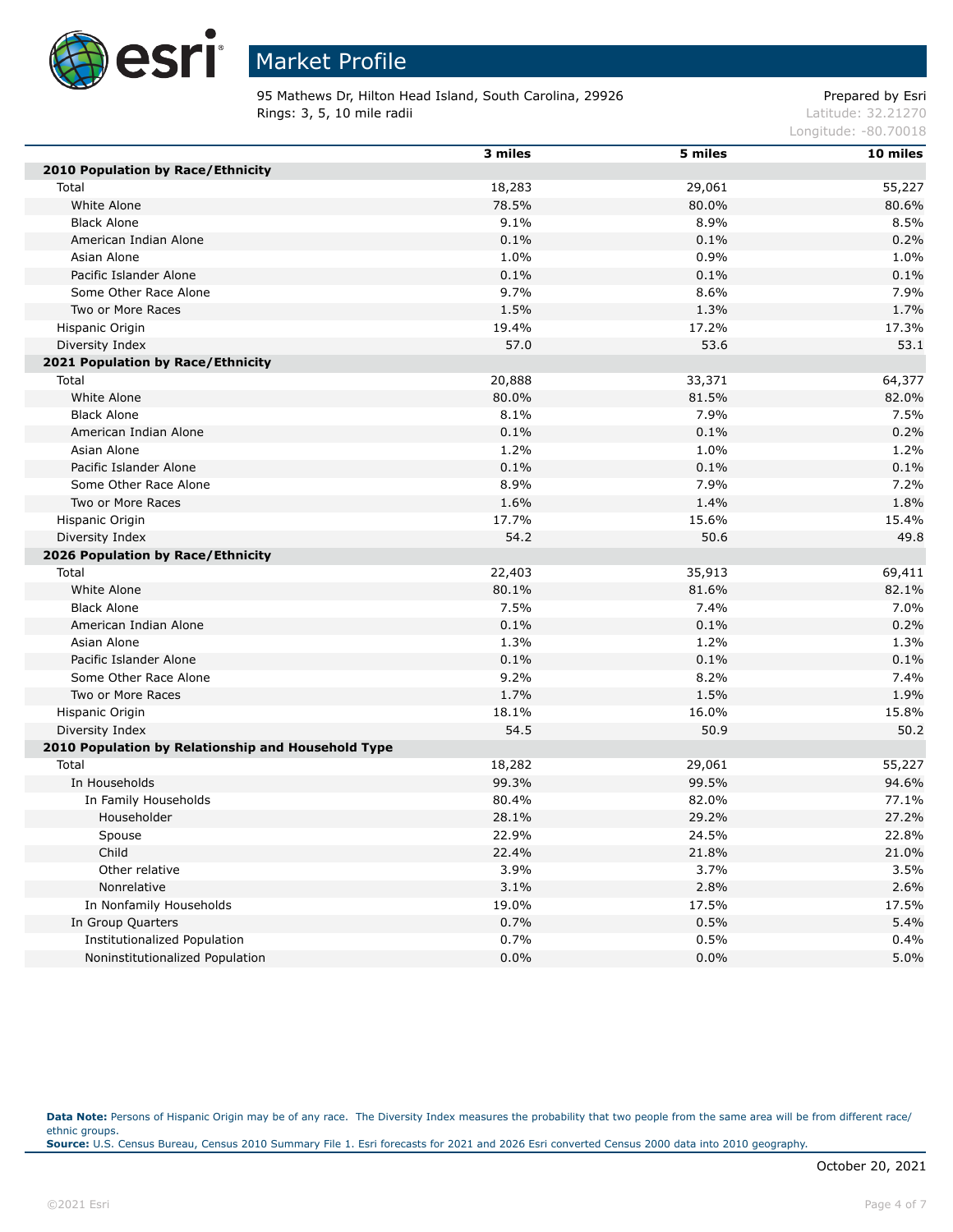

# Market Profile

95 Mathews Dr, Hilton Head Island, South Carolina, 29926 Prepared by Esri **Rings: 3, 5, 10 mile radii**  $\blacksquare$  **Rings: 3, 5, 10 mile radii**  $\blacksquare$ 

Longitude: -80.70018

|                                                                     | 3 miles        | 5 miles | 10 miles |
|---------------------------------------------------------------------|----------------|---------|----------|
| 2021 Population 25+ by Educational Attainment                       |                |         |          |
| Total                                                               | 16,049         | 26,145  | 47,684   |
| Less than 9th Grade                                                 | 2.2%           | 2.0%    | 2.2%     |
| 9th - 12th Grade, No Diploma                                        | 3.6%           | 3.3%    | 3.3%     |
| High School Graduate                                                | 16.3%          | 15.0%   | 14.6%    |
| GED/Alternative Credential                                          | 1.9%           | 1.8%    | 2.1%     |
| Some College, No Degree                                             | 15.5%          | 16.0%   | 16.4%    |
| Associate Degree                                                    | 8.1%           | 7.4%    | 7.7%     |
| Bachelor's Degree                                                   | 28.9%          | 30.6%   | 30.9%    |
| Graduate/Professional Degree                                        | 23.5%          | 23.9%   | 22.7%    |
| 2021 Population 15+ by Marital Status                               |                |         |          |
| Total                                                               | 18,067         | 29,047  | 55,640   |
| <b>Never Married</b>                                                | 23.8%          | 23.0%   | 26.0%    |
| Married                                                             | 59.5%          | 61.1%   | 57.9%    |
| Widowed                                                             | 7.2%           | 6.8%    | 6.2%     |
| Divorced                                                            | 9.5%           | 9.1%    | 9.9%     |
| 2021 Civilian Population 16+ in Labor Force                         |                |         |          |
| Civilian Population 16+                                             | 10,402         | 16,242  | 30,452   |
| Population 16+ Employed                                             | 96.9%          | 96.6%   | 97.4%    |
| Population 16+ Unemployment rate                                    | 3.1%           | 3.4%    | 2.6%     |
| Population 16-24 Employed                                           | 10.9%          | 9.8%    | 11.2%    |
| Population 16-24 Unemployment rate                                  | 3.1%           | 3.6%    | 2.5%     |
| Population 25-54 Employed                                           | 51.9%          | 50.8%   | 54.4%    |
| Population 25-54 Unemployment rate                                  | 2.9%           | 3.4%    | 2.6%     |
| Population 55-64 Employed                                           | 20.6%          | 21.5%   | 18.2%    |
| Population 55-64 Unemployment rate                                  | 3.7%           | 2.8%    | 2.5%     |
| Population 65+ Employed                                             | 16.6%          | 17.8%   | 16.2%    |
| Population 65+ Unemployment rate                                    | 3.2%           | 3.8%    | 3.1%     |
| 2021 Employed Population 16+ by Industry                            |                |         |          |
| Total                                                               | 10,075         | 15,692  | 29,651   |
| Agriculture/Mining                                                  | 0.3%           | 0.6%    | 1.0%     |
| Construction                                                        | 11.1%          | 9.3%    | 11.0%    |
| Manufacturing                                                       | 4.4%           | 4.4%    | 4.4%     |
| Wholesale Trade                                                     | 0.7%           | 1.1%    | 1.0%     |
| Retail Trade                                                        | 9.2%           | 9.0%    | 9.7%     |
|                                                                     | 3.9%           | 4.7%    | 3.7%     |
| Transportation/Utilities                                            | 2.4%           | 2.3%    | 2.0%     |
| Information<br>Finance/Insurance/Real Estate                        | 9.3%           | 9.3%    | 9.0%     |
|                                                                     |                |         | 55.4%    |
| <b>Services</b>                                                     | 56.1%          | 56.6%   |          |
| Public Administration<br>2021 Employed Population 16+ by Occupation | 2.7%           | 2.5%    | 2.7%     |
|                                                                     |                |         |          |
| Total<br><b>White Collar</b>                                        | 10,075         | 15,694  | 29,650   |
|                                                                     | 62.7%<br>21.3% | 65.1%   | 61.4%    |
| Management/Business/Financial                                       |                | 23.5%   | 22.2%    |
| Professional                                                        | 20.3%          | 21.4%   | 20.1%    |
| <b>Sales</b>                                                        | 10.6%          | 10.6%   | 9.5%     |
| Administrative Support                                              | 10.5%          | 9.6%    | 9.5%     |
| Services                                                            | 20.6%          | 18.9%   | 20.7%    |
| <b>Blue Collar</b>                                                  | 16.7%          | 16.1%   | 17.9%    |
| Farming/Forestry/Fishing                                            | 0.1%           | 0.1%    | 0.3%     |
| Construction/Extraction                                             | 8.4%           | 7.0%    | 8.2%     |
| Installation/Maintenance/Repair                                     | 2.0%           | 3.6%    | 3.1%     |
| Production                                                          | 3.5%           | 2.4%    | 2.4%     |
| Transportation/Material Moving                                      | 2.7%           | 2.9%    | 3.9%     |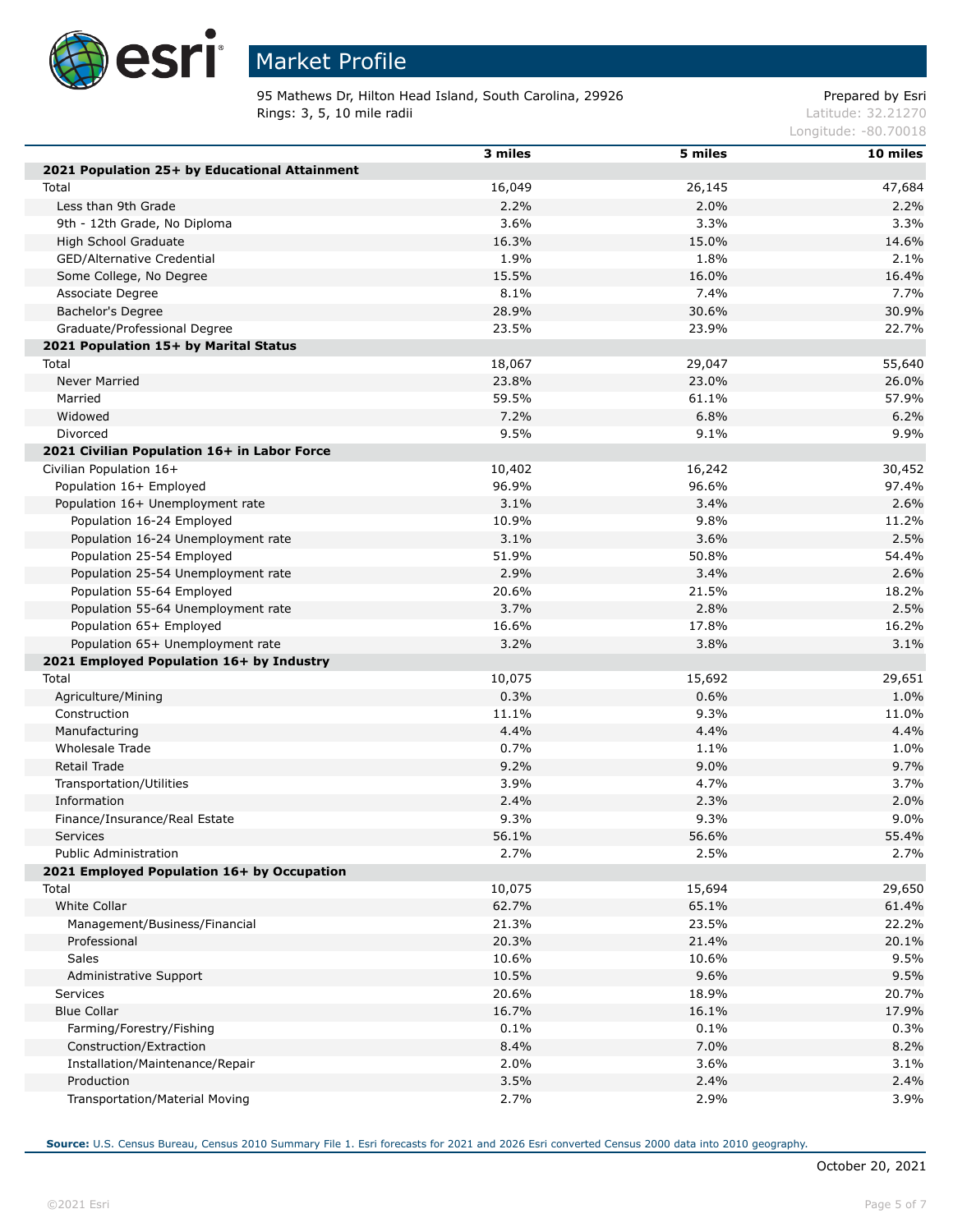

95 Mathews Dr, Hilton Head Island, South Carolina, 29926 Prepared by Esri **Rings: 3, 5, 10 mile radii**  $\blacksquare$  **Rings: 3, 5, 10 mile radii**  $\blacksquare$ 

Longitude: -80.70018

|                                               | 3 miles | 5 miles | 10 miles |
|-----------------------------------------------|---------|---------|----------|
| 2010 Households by Type                       |         |         |          |
| Total                                         | 7,882   | 12,499  | 22,597   |
| Households with 1 Person                      | 27.9%   | 26.0%   | 26.3%    |
| Households with 2+ People                     | 72.1%   | 74.0%   | 73.7%    |
| Family Households                             | 65.5%   | 67.9%   | 66.6%    |
| Husband-wife Families                         | 53.2%   | 57.1%   | 55.8%    |
| With Related Children                         | 15.2%   | 15.1%   | 16.0%    |
| Other Family (No Spouse Present)              | 12.2%   | 10.8%   | 10.9%    |
| Other Family with Male Householder            | 3.7%    | 3.4%    | 3.5%     |
| With Related Children                         | 2.2%    | 1.9%    | 2.0%     |
| Other Family with Female Householder          | 8.5%    | 7.4%    | 7.4%     |
| With Related Children                         | 6.0%    | 5.0%    | 5.0%     |
| Nonfamily Households                          | 6.6%    | 6.1%    | 7.1%     |
|                                               |         |         |          |
| All Households with Children                  | 23.9%   | 22.6%   | 23.4%    |
|                                               |         |         |          |
| Multigenerational Households                  | 2.2%    | 2.2%    | 2.1%     |
| Unmarried Partner Households                  | 4.9%    | 4.5%    | 5.1%     |
| Male-female                                   | 4.4%    | 4.0%    | 4.5%     |
| Same-sex                                      | 0.5%    | 0.5%    | 0.6%     |
| 2010 Households by Size                       |         |         |          |
| Total                                         | 7,882   | 12,500  | 22,598   |
| 1 Person Household                            | 27.9%   | 26.0%   | 26.3%    |
| 2 Person Household                            | 43.8%   | 46.5%   | 45.4%    |
| 3 Person Household                            | 11.4%   | 11.1%   | 11.7%    |
| 4 Person Household                            | 9.1%    | 8.8%    | 8.8%     |
| 5 Person Household                            | 4.3%    | 4.1%    | 4.4%     |
| 6 Person Household                            | 2.1%    | 2.0%    | 1.9%     |
| 7 + Person Household                          | 1.4%    | 1.4%    | 1.4%     |
|                                               |         |         |          |
| 2010 Households by Tenure and Mortgage Status |         |         |          |
| Total                                         | 7,882   | 12,499  | 22,597   |
| Owner Occupied                                | 67.3%   | 72.5%   | 70.8%    |
| Owned with a Mortgage/Loan                    | 44.7%   | 48.3%   | 47.1%    |
| Owned Free and Clear                          | 22.6%   | 24.2%   | 23.7%    |
| Renter Occupied                               | 32.7%   | 27.5%   | 29.2%    |
| 2021 Affordability, Mortgage and Wealth       |         |         |          |
| Housing Affordability Index                   | 100     | 99      | 99       |
| Percent of Income for Mortgage                | 24.7%   | 24.9%   | 25.1%    |
| Wealth Index                                  | 189     | 217     | 206      |
| 2010 Housing Units By Urban/ Rural Status     |         |         |          |
| <b>Total Housing Units</b>                    | 13,645  | 22,093  | 41,048   |
| Housing Units Inside Urbanized Area           | 100.0%  | 100.0%  | 94.8%    |
| Housing Units Inside Urbanized Cluster        | 0.0%    | 0.0%    | 0.4%     |
| Rural Housing Units                           | 0.0%    | 0.0%    | 4.8%     |
| 2010 Population By Urban/ Rural Status        |         |         |          |
| <b>Total Population</b>                       | 18,282  | 29,061  | 55,227   |
| Population Inside Urbanized Area              | 100.0%  | 100.0%  | 88.4%    |
| Population Inside Urbanized Cluster           | 0.0%    | 0.0%    | 5.7%     |
| <b>Rural Population</b>                       | 0.0%    | 0.0%    | 5.9%     |
|                                               |         |         |          |

Data Note: Households with children include any households with people under age 18, related or not. Multigenerational households are families with 3 or more parentchild relationships. Unmarried partner households are usually classified as nonfamily households unless there is another member of the household related to the householder. Multigenerational and unmarried partner households are reported only to the tract level. Esri estimated block group data, which is used to estimate polygons or non-standard geography.